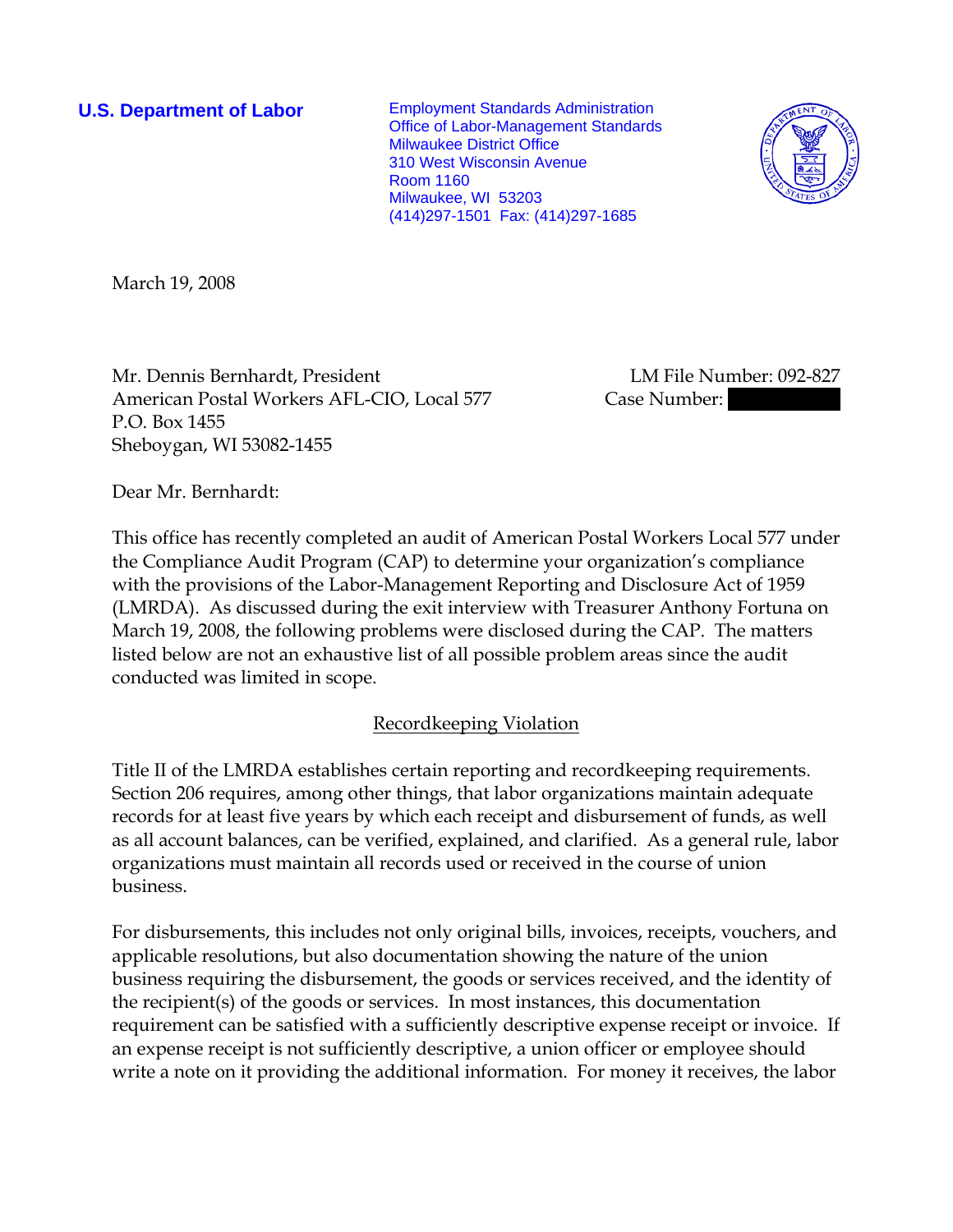Mr. Dennis Bernhardt March 19, 2008 Page 2 of 4

organization must keep at least one record showing the date, amount, purpose, and source of that money. The labor organization must also retain bank records for all accounts.

The audit of Local 577's 2007 records revealed the following recordkeeping violation:

## Documentation for meal expenses

Local 577 did not retain some receipts for meal expenses incurred for union meetings. The union must maintain itemized receipts provided by restaurants to officers and employees. These itemized receipts are necessary to determine if such disbursements are for union business purposes and to sufficiently fulfill the recordkeeping requirement of LMRDA Section 206.

Records retained in support of meal expenses must include written explanations of the union business conducted and the full names and titles of all persons who incurred the restaurant charges. Also, the records retained must identify the names of the restaurants where the meal expenses were incurred.

Based on your assurance that Local 577 will retain adequate documentation in the future, OLMS will take no further enforcement action at this time regarding the above violations.

## Other Violation

The audit disclosed the following other violation:

## Failure to hold an election

Article 4, Section 4 of Local 577's bylaws dated July 2005 state that "Elections shall be held in February of each even numbered year. The election shall be conducted by secret ballot at the February local meeting." During the interview at the beginning of the audit, Mr. Fortuna stated that the last regular election of officers held by Local 577 occurred in January 2006, and that an election was supposed to be held in February 2008. You advised that the 2008 election was not held because Local 577 is in the process of revising its bylaws, and that the proposed revisions include eliminating certain officer positions. However, Local 577 failed to follow its current bylaws when it did not hold an officer election in February 2008.